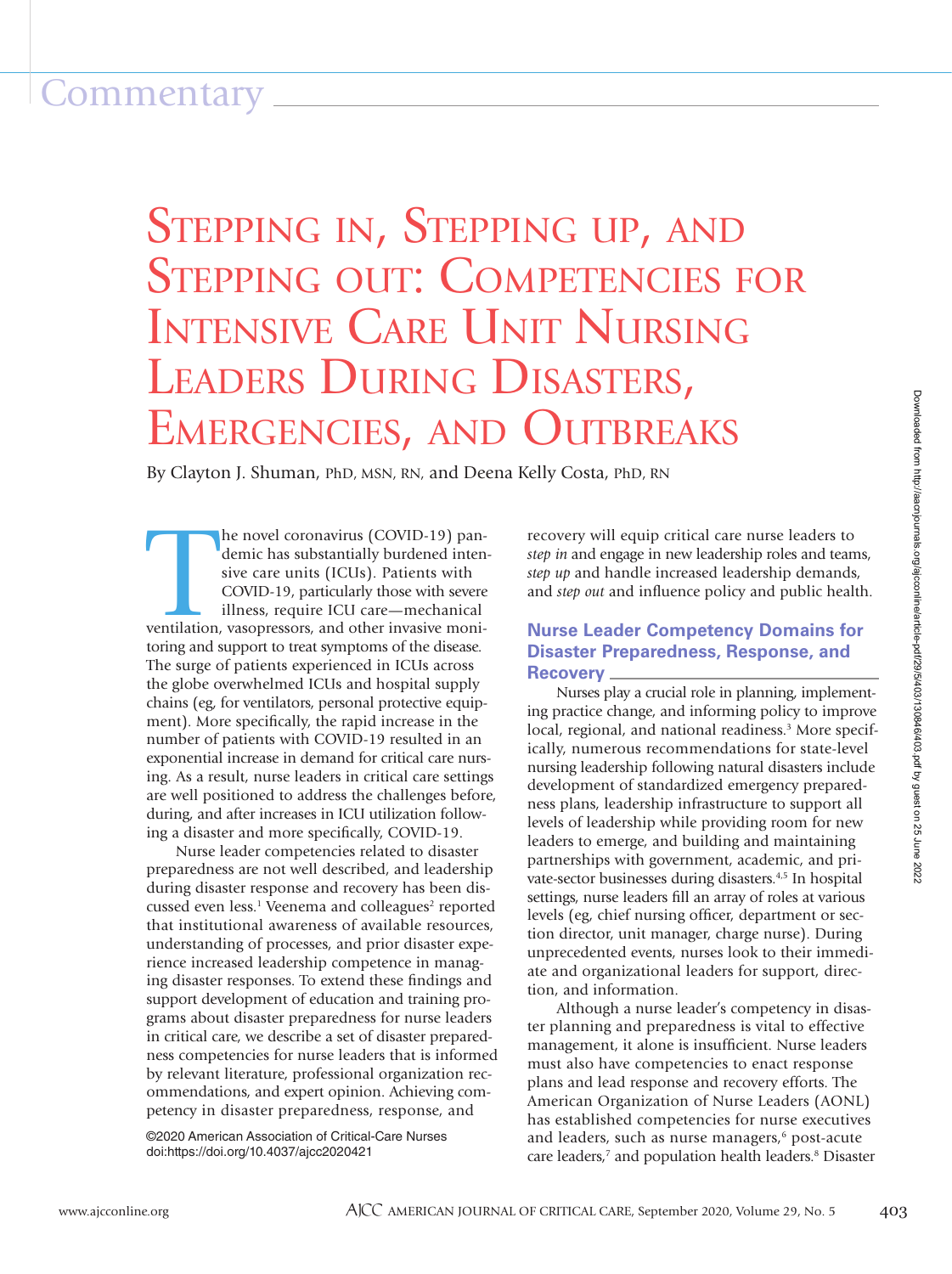# **To prepare for current and future disasters and pandem**ics, . . . nurse leaders need to develop skills in 3 key areas: (1) communication, (2) business, and (3) leadership.

preparedness is identified as a key skill, but there are many skills that allow a nurse leader to manage effectively during a disaster or pandemic. To guide nurse leaders further in preparing for current and future disasters and pandemics, we summarize AONL recommendations and expert opinion, as well as insight from the current COVID-19 pandemic, to suggest skill development for nurse leaders in 3 key areas: (1) communication, (2) business, and (3) leadership. We argue that communication skills are most central, as communication is intensified during a pandemic and adept communication skills assist the nurse leader to be more competent in the other areas such as personal leadership and equip them for stepping up, in, and out as leaders during crises.<sup>9</sup>

## **Communication Skills**

We suggest 3 types of communication necessary during a disaster–communicating *in* (to staff), communicating *up* (to leaders and managers), and communicating *out* (to policymakers and the community).

Communicating *in* involves routine updates to staff about planning and necessary preparations; this communication builds trust and allows leaders to demonstrate empathy and compassion during crises. Acknowledging the unusual circumstances in a pandemic can help validate the normal human response that many, if not all, clinicians will experience to a very abnormal circumstance.10 Doing so will assist the nurse leader in managing interpersonal conflict (eg, when a staff nurse refuses to be assigned to a COVID-19 patient) and help instill confidence in their leadership when much is unknown and evolving. Experience and ease with communicating with staff in multiple different forums (eg, email, in person, telephone, videoconferencing) is key.

Communicating *up* involves sharing the needs of the bedside staff and their own departments, units, or hospitals to the executives. Communicating up is an everyday occurrence for nurse leaders;

#### **About the Authors**

**Clayton J. Shuman** and **Deena Kelly Costa** are assistant professors, University of Michigan School of Nursing, and members of the Institute for Healthcare Policy and Innovation, University of Michigan, Ann Arbor Michigan.

**Corresponding author:** Clayton J. Shuman, PhD, MSN, RN, 400 N Ingalls, Ste 4162, Ann Arbor, MI 48109 (email: clayshu@umich.edu).

but during a pandemic, leaders should consider being more intentional when communicating with executives. Intentionality allows the leader to advocate for the bedside staff and communicate the needs and issues that arise in the delivery of critical care. For example, during the COVID-19 pandemic, many ICU leaders transitioned to a team nursing model in which 3 ICU nurses and 2 floor nurses are responsible for 4 to 8 patients.<sup>11</sup> Under these circumstances, unit nursing leaders are tasked with communicating the necessity and benefits of this staffing model to bedside nursing staff (communicating *in*) while also communicating to hospital executives suggestions to improve the staffing model to optimize ICU nursing's contribution despite limited resources (communicating *up*).

Communicating *out* is arguably the area of greatest skill development for nursing. Despite nursing's role as the largest group of health care providers, often nurses are not involved in key policy decisions or in providing expert opinions in the media; in fact, researchers in one study found that nurses are included in only 2% of all media articles about health care.<sup>12</sup> To capitalize on public trust and nursing's extensive knowledge base, nursing as a profession and nurse leaders as a group need to develop skills in communicating out through advocacy efforts. Seeking training opportunities that provide public policy communication training could enable further skill development in communicating out.

Communicating in, up, or out involves the ability to effectively solicit input, listen, and make adjustments (if possible) based on feedback. Competency in effective communication is a requirement for optimal leadership during public health crises and helps prepare the leader for success in other competency domains such as business and personal leadership skills.

# **Business Skills**

A broad range of business skills are necessary for leaders to lead effectively. Financial competency, strategic planning, and the ability to analyze, interpret, and use data are critical skills during a pandemic like COVID-19, especially for unit-based leaders (eg, nurse managers).

Disasters can have a profound effect on unit budgets. Nurse leaders must have financial competence, including the ability to be financially nimble, innovative, and pragmatic.13 Opportunities to minimize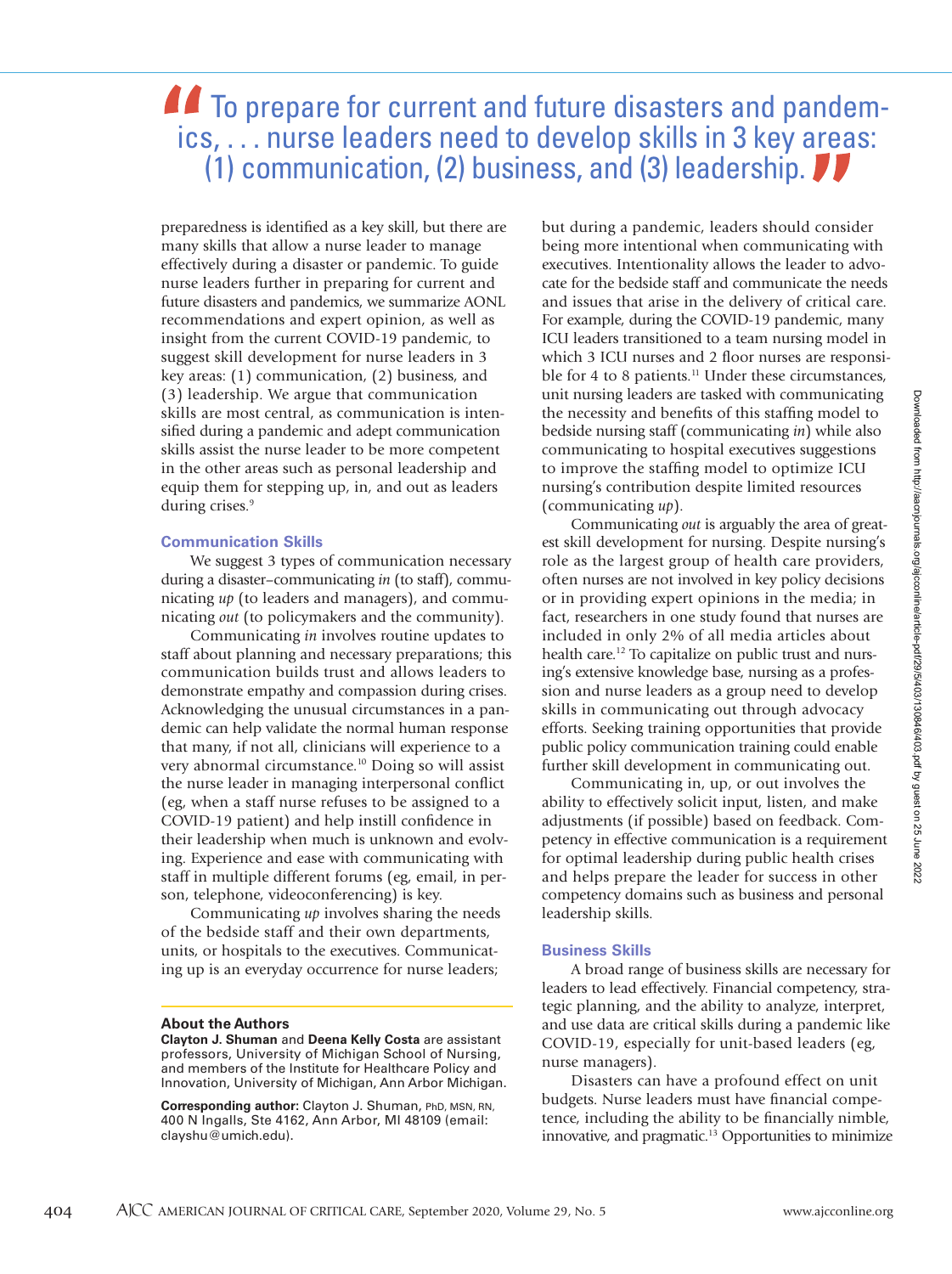costs need to originate from both high-level hospital executives and bedside staff. Nurse leaders play an important role in managing these ideas, solutions, and opportunities and can leverage effective communication skills to solicit and communicate solutions between bedside staff and executives. Being able to incorporate creative solutions to keep budgets as net-neutral as possible can build esprit de corps and help manage costs. For example, team nursing models may engender a sense of team and togetherness, while additionally helping to minimize staffing costs associated with increases in ICU admissions, staff unable to work because of illness, and demand for agency nurses.

In addition to financial competence, nurse leaders must be strategic in their thinking, planning, and management specifically as it relates to disaster response and recovery.1,2 Examples include development of a disaster preparedness plan, identification of an Incident Command Center, and provision of an effective staff training, including use of simulation. Disaster response plans are informed by environmental scans, stakeholder engagement, and competitor analyses to identify needs, strengths, opportunities, threats, and best practices (eg, staffing models during disasters). Identification of an Incident Command Center for the hospital—and communicating that information to the staff—is critical so that all are receiving the most up-to-date information.<sup>9</sup> Robust and consistent disaster response training is necessary before disasters, as is training new, redeployed, or reassigned staff during disasters.<sup>14</sup> Nurse leaders maintain responsibility for resourcing and supporting effective training. For example, during the COVID-19 pandemic, as ICUs became overwhelmed with patients and adequate nurse staffing became problematic, timely and effective training of nurses from acute medical/surgical areas to work in the ICU was paramount and could have benefited from simulation training. Future strategic plans could consider adding simulation in team-based nursing care as one component of onboarding acute medical/surgical nurses to prepare nurses and the leadership for strategic redeployment of staff.

Localized data (eg, from the community, hospital, or unit) inform critical decision-making during disasters. Nurse leaders must be competent in identifying relevant data elements needed to inform decisions, analyzing and interpreting data, and using data to support their own decisions.<sup>15</sup> Because nurse leaders influence other decision-makers (eg, hospital executives, policymakers), they must be able to present data-driven recommendations to stakeholders in a meaningful way (eg, data visualization, benchmarking). For example, data regarding positive COVID-19 cases at community long-term care facilities can help

ICU nurse leaders predict potential patient surges or changes to staffing.

### **Leadership Skills**

Competencies in leadership contribute to a nurse leader's effectiveness in managing disaster response and recovery. Understanding the various leadership styles16 (eg, charismatic, transformational, servant), and how to use them for specific situations can improve staff engagement, workflow, and occupational health and well-being. For example, during the initial changes related to the COVID-19 pandemic, a relational leadership style might have been more necessary and prominent—to communicate to staff that the leaders understood the challenges and empathized with the overwhelming circumstances.17 Leaders must identify and enact behaviors and actions that help them lead implementation efforts during disasters; examples include developing disaster response plans, persevering through response and recovery, and providing necessary supports to staff.18 In addition, nurse leaders need to be cognizant of the toll that the disaster or pandemic is taking on them personally. Recognizing this stress, asking for help when needed, and finding ways to care for themselves is a crucial component not to be overlooked. Intensive care unit professional organizations are focused on enhancing clinicians' well-being, and incorporating an emphasis on leaders' well-being in disaster preparedness will undoubtedly help in the long term.

In addition to developing a repertoire of leadership styles, nurse leaders must be competent in evidence-based practice (EBP) and implementation of evidence-based care. Evidence-based practice is the conscientious and judicious use of best available evidence, along with patient preferences and clinician expertise, to inform patient care.<sup>19</sup> Evidence evolves over time, and during disasters it may evolve rapidly. Thus, nurse leaders must be able to identify, analyze, and synthesize available evidence. They must also ensure the delivery of EBP by clinicians on their unit. Shuman and colleagues<sup>20</sup> have identified 16 EBP competencies of unit nurse managers. Developing these competencies before crises will help ICU nurse leaders make evidence-informed decisions quickly to address pressing and evolving challenges.

As important as EBP is, being able to implement these practices during a pandemic is a crucial skill. The COVID-19 pandemic necessitated numerous changes to care delivery and staffing owing to disruptions in supply chains, infected/quarantined personnel, evolving evidence about COVID-19 and its treatment, and substantial hits to hospital budgets with temporary cessation of elective procedures.<sup>21-23</sup> Nurses in the ICU in particular were caring for a very